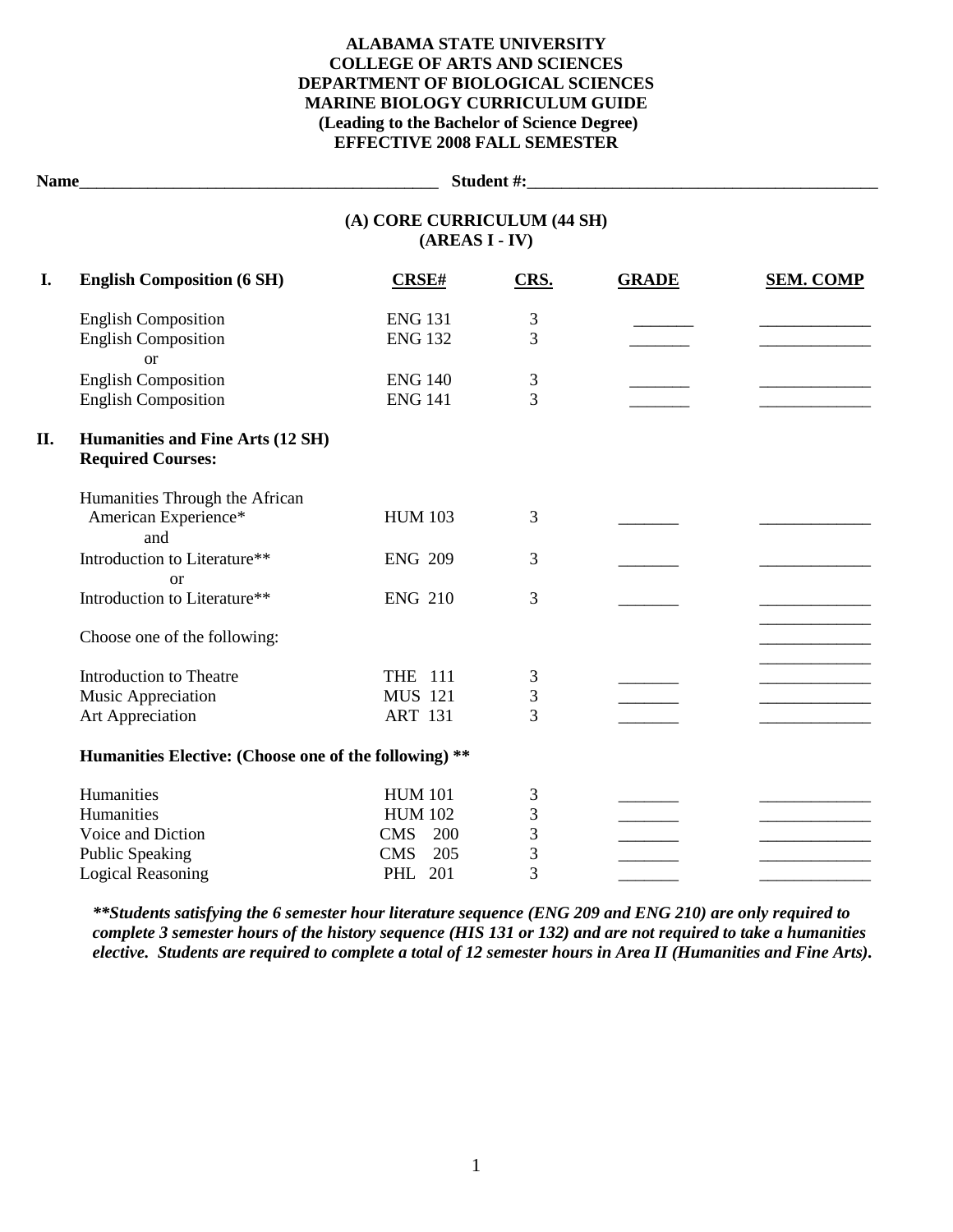|    |                                                                                | <b>CRSE#</b>   | CRS. | <b>GRADE</b> | <b>SEM. COMP</b> |
|----|--------------------------------------------------------------------------------|----------------|------|--------------|------------------|
| Ш. | <b>Natural Sciences and Mathematics (13 SH)</b><br>(A) Natural Sciences (8 SH) |                |      |              |                  |
|    | <b>General Biology</b>                                                         | <b>BIO</b> 127 | 4    |              |                  |
|    | <b>General Biology</b>                                                         | <b>BIO</b> 128 | 4    |              |                  |
|    | (B) Mathematics and Computer Science (5 SH)                                    |                |      |              |                  |
|    | Pre-Calculus Trigonometry                                                      | <b>MAT 165</b> | 5    |              |                  |
| IV | History, Social, and Behavioral Sciences (12 SH)<br><b>Required Courses:</b>   |                |      |              |                  |
|    | World Geography*<br>and                                                        | GEO 206        | 3    |              |                  |
|    | World History**                                                                | <b>HIS</b> 131 | 3    |              |                  |
|    | World History**                                                                | HIS 132        | 3    |              |                  |
|    |                                                                                |                |      |              |                  |

## **\* Requirement for originating ASU students.**

**\*\****Students satisfying the 6 semester hour history sequence (HIS 131 and 132) are only required to complete 3 semester hours of the literature sequence (ENG 209 or 210) and are only required to take one history, social and behavioral science elective. Students are required to complete a total of 12 semester hours in Area IV (History, Social and Behavioral Sciences)*

### **History, Social, and Behavioral Sciences Electives: (Choose two of the following)\*\***

| Societies Around the World<br>Principles of Economics | <b>ANT 113</b><br>ECO 251 |  |  |
|-------------------------------------------------------|---------------------------|--|--|
| Introduction to Economics                             | ECO 254                   |  |  |
| American Government                                   | POS 207                   |  |  |
| General Psychology                                    | <b>PSY 251</b>            |  |  |
| Introduction to Sociology                             | <b>SOC</b> 110            |  |  |

#### **Orientation – Required of All Undergraduates (1 SH)**

| <b>Freshman Orientation</b> | <b>ORI</b> 100 |  |  |  |
|-----------------------------|----------------|--|--|--|
|-----------------------------|----------------|--|--|--|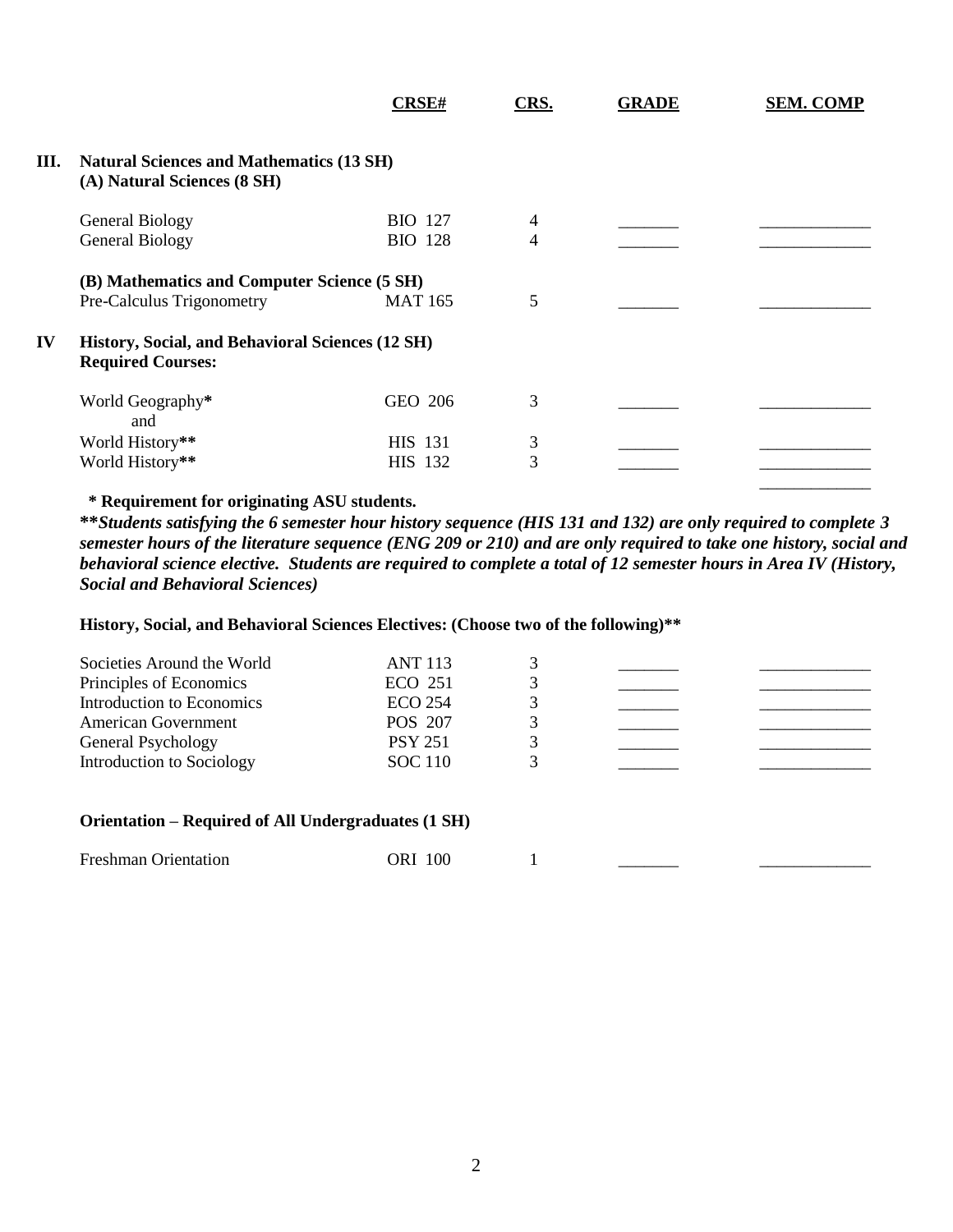# **B. PRE-PROFESSIONAL STUDIES (19 HRS) (AREA V)**

|                              | CRSE#          | CRS.                                    | <b>GRADE</b> | <b>SEM.COMP</b> |
|------------------------------|----------------|-----------------------------------------|--------------|-----------------|
|                              |                |                                         |              |                 |
| General College Chemistry I  | <b>CHE 141</b> | 4                                       |              |                 |
| General College Chemistry II | <b>CHE 142</b> | 4                                       |              |                 |
| College Physics I            | <b>PHY 206</b> | 4                                       |              |                 |
| College Physics II           | <b>PHY 207</b> | 4                                       |              |                 |
| <b>Information Systems</b>   | CIS 205        | 3                                       |              |                 |
| <sub>or</sub>                |                |                                         |              |                 |
| Introduction to Computer     | <b>CSC 210</b> | 3                                       |              |                 |
|                              |                |                                         |              |                 |
|                              | Science        | Pre-Professional, Major Courses (19 SH) |              |                 |

## **C. PROFESSIONAL –MAJOR FIELD CURRICULUM (62 SH) (AREA VI-VIII)**

### **VI. Required Major Courses (39 SH)**

| <b>BIO 240</b> |  |  |
|----------------|--|--|
| <b>BIO 241</b> |  |  |
| <b>BIO 305</b> |  |  |
| <b>BIO 310</b> |  |  |
| <b>BIO 323</b> |  |  |
| <b>BIO 337</b> |  |  |
| <b>BIO 350</b> |  |  |
| <b>BIO 420</b> |  |  |
| <b>BIO 433</b> |  |  |
| <b>BIO 438</b> |  |  |
| <b>BIO 450</b> |  |  |
|                |  |  |

## **VII. Marine Biology Electives (8 SH)**

#### **VIII. Required Support Courses (14 SH)**

| Organic Chemistry I  | <b>CHE 211</b> |  |  |
|----------------------|----------------|--|--|
| Organic Chemistry II | <b>CHE 212</b> |  |  |
| Biochemistry         | CHE 421        |  |  |

\_\_\_\_\_\_\_\_\_\_\_\_\_ \_\_\_\_\_\_\_ \_\_\_\_\_\_\_ \_\_\_\_\_\_\_ \_\_\_\_\_\_\_ \_\_\_\_\_\_\_\_\_\_\_\_\_ \_\_\_\_\_\_\_\_\_\_\_\_\_ \_\_\_\_\_\_\_ \_\_\_\_\_\_\_ \_\_\_\_\_\_\_ \_\_\_\_\_\_\_ \_\_\_\_\_\_\_\_\_\_\_\_\_ \_\_\_\_\_\_\_\_\_\_\_\_\_ \_\_\_\_\_\_\_ \_\_\_\_\_\_\_ \_\_\_\_\_\_\_ \_\_\_\_\_\_\_ \_\_\_\_\_\_\_\_\_\_\_\_\_ \_\_\_\_\_\_\_\_\_\_\_\_\_ \_\_\_\_\_\_\_ \_\_\_\_\_\_\_ \_\_\_\_\_\_\_ \_\_\_\_\_\_\_ \_\_\_\_\_\_\_\_\_\_\_\_\_

TOTAL SEMESTER HOUR REQUIRMENTS\*\*\*\*\*\*\*\*\*\*\*\*\*\*\*\*\*\*\*\*\*\*\*\*\*\*\*\*\*\*\*\*\*\*\*\*\*\*\*\*\*\*\*\*\*\*\*\*\*\*\*\*\*\*\*\*\*\*\*\*125